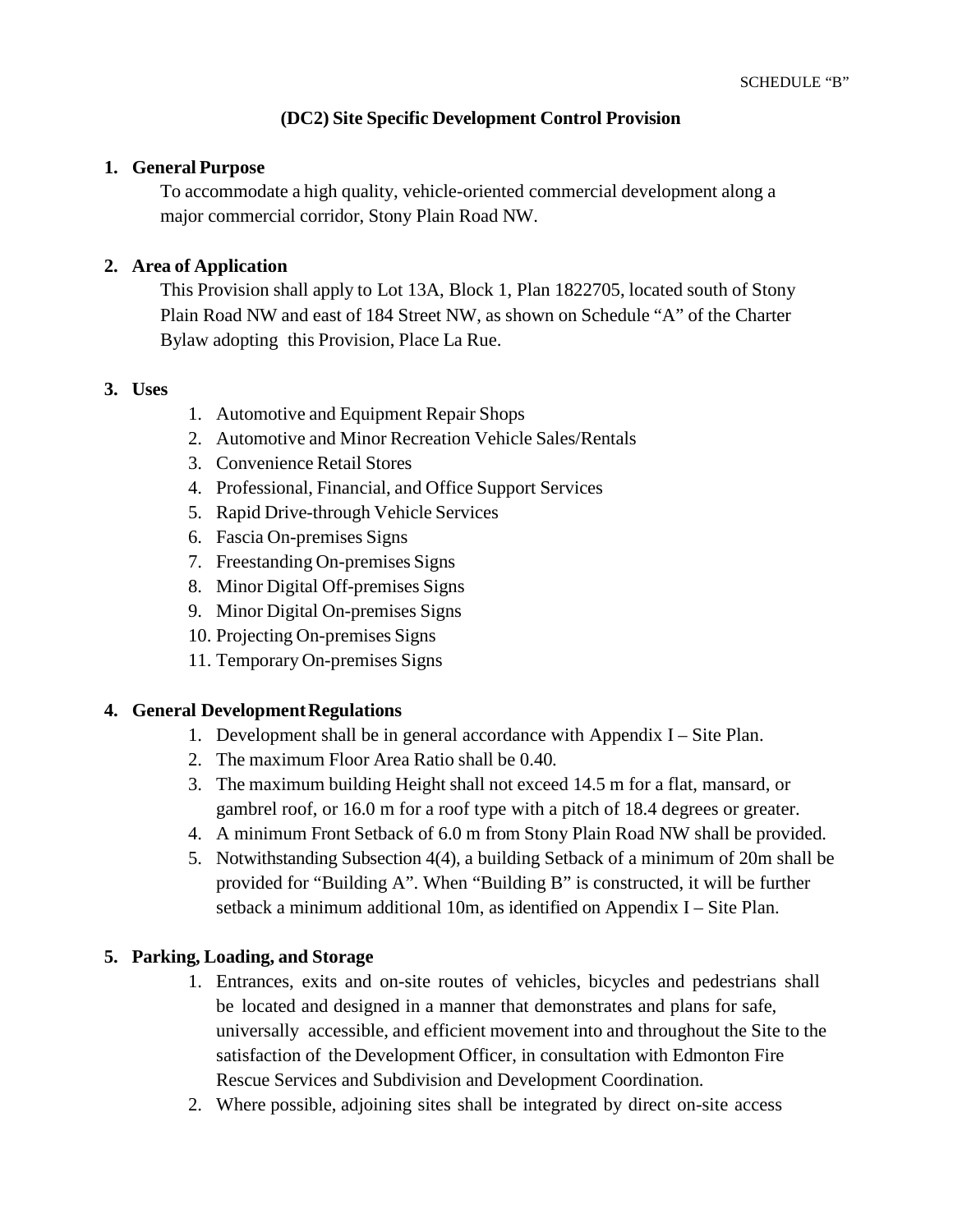connections to facilitate convenient, efficient and free flowing vehicular traffic and pedestrian movements within and between Sites, to the satisfaction of the Development Officer in consultation with Edmonton Fire Rescue Services and Subdivision and Development Coordination.

- 3. No parking, storage, or display areas shall be permitted within the 6 m Front Setback which shall be landscaped in accordance with the Zoning Bylaw.
- 4. There shall be no outdoor storage or outdoor display area on the Site except for vehicles that are associated with an approved Use for the Site.
- 5. Loading and trash collection areas shall be located to the rear or sides of the principal building and shall be screened from view from Stony Plain Road NW and any adjacent Sites.
- 6. All line utility services (such as electricity, telephone and C.A.T.V.) shall be underground. Underground electrical services shall also be provided for Signs requiring such services.

## **6. Landscaping**

- 1. Landscaping shall be provided in accordance with the Zoning Bylaw and shall include as part of the Development Permit application a detailed landscape plan for the Site, prepared in accordance with the Landscape Plan and Content requirements of the Zoning Bylaw, and include the following additional information:
	- a. all existing and proposed utilities within the road right-of-way; and
	- b. a plant material palette that provides a variety of colours and textures to create seasonal interest particularly during the winter months.

## **7. Signs**

- 1. Signs shall comply with the regulations of Schedule 59F of the Edmonton Zoning Bylaw, as amended, including regulations for Discretionary Signs that are authorized in this Provision.
- 2. Illuminated Signs and those with Digital Copy shall not be erected on any south-facing wall or area of any building visible from 100 Avenue NW.
- 3. Signs located on the Facades of buildings shall be similar in proportion, construction materials and placement and shall be designed and located to ensure that the Signs do not detract from the overall appearance of the development, are not obtrusive, and have regard for the scale of the buildings on the Site and the distance of the building Setback.

# **8. Urban Design Regulations**

- 1. All development on the Site shall be constructed using a similar architectural theme except where the function of an individual business dictates a specific style or image associated with a company. In such cases, the development shall maintain harmony in terms of overall project design and appearance.
- 2. Architectural treatments such as canopies, variation in building form, varying